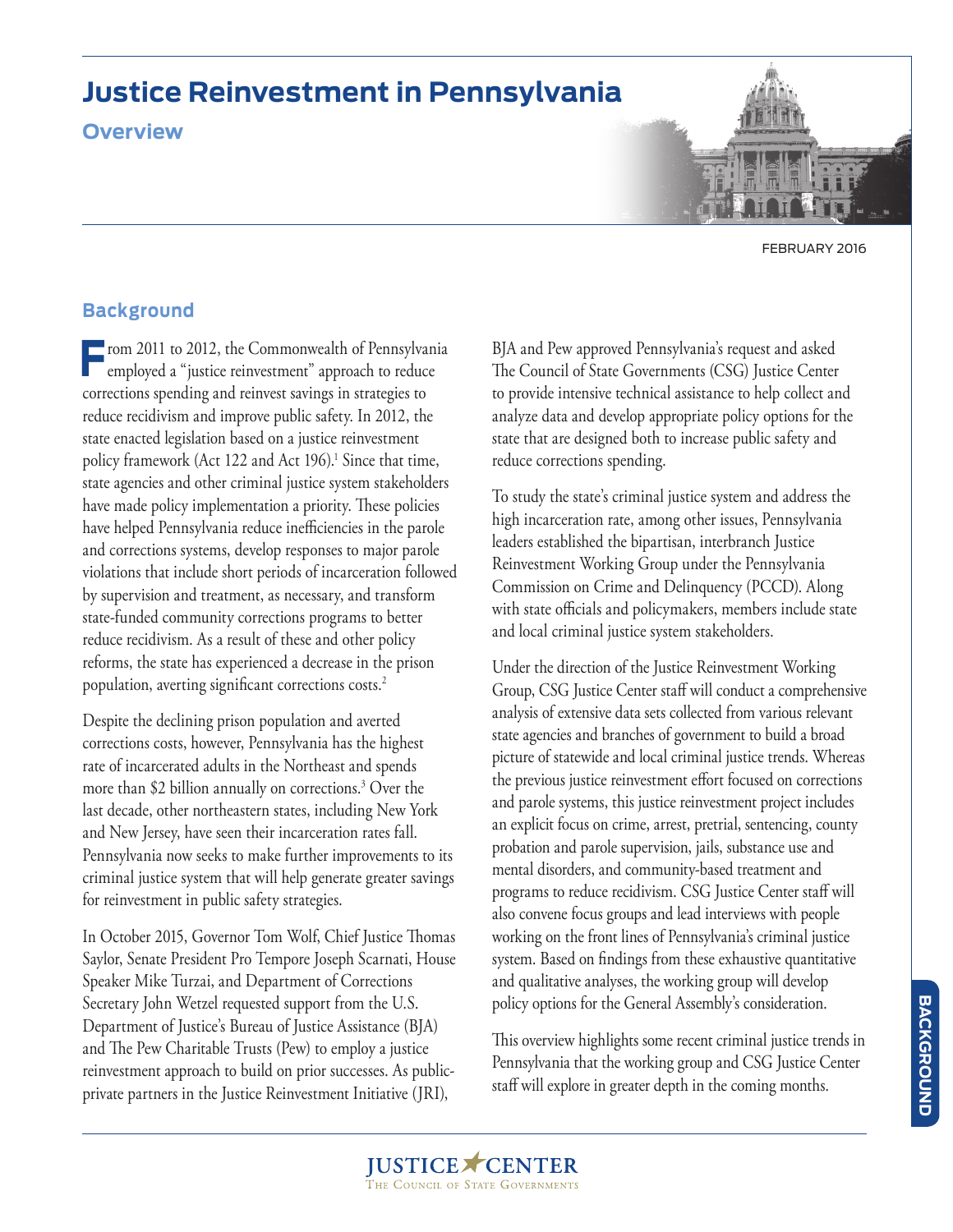## **Criminal Justice System Trends in Pennsylvania**

#### **Pennsylvania's incarceration rate is the highest in the Northeast.4**

- In 2014, Pennsylvania's incarceration rate was the region's highest, with 394 sentenced people per 100,000 residents, compared to 226 sentenced people per 100,000 residents, the combined rate of all other northeastern states.5
- **n** Between 2004 and 2014, Pennsylvania's incarceration rate increased 20 percent, in contrast to other states in the region such as New York and New Jersey, which saw their incarceration rates fall 20 percent and 21 percent, respectively.<sup>6</sup>

#### **The number of reported index crimes in Pennsylvania has fallen substantially in recent years, although arrests and sentences have increased.**

- Between 2004 and 2014, the number of reported index crimes in Pennsylvania dropped 18 percent, from 350,609 to 287,180 crimes; yet arrests for index crimes increased 7 percent, from 77,145 to 82,518.7
- During the same period, the number of reported violent crimes in Pennsylvania declined 21 percent, from 50,998 to 40,164 violent crimes, and the number of reported property crimes fell 18 percent, from 299,611 to  $247,016$  property crimes.<sup>8</sup>
- Between 2004 and 2014, the combined number of felony and misdemeanor sentences imposed increased 15 percent, from 87,168 to 100,432.9

#### **The state's total incarcerated population in prisons and jails increased significantly in recent years.**

- **n** Between 2004 and 2014, Pennsylvania's total incarcerated population in both prisons and jails increased 17 percent, from 72,842 to 85,200 people.10
- **n** During the same period, the percentage of people in prison alone rose from 56 to 59 percent of the total incarcerated population.<sup>11</sup>
- The number of people in jails increased 9 percent, from 31,911 to  $34,777$  people, over the same period.<sup>12</sup>

#### **Pennsylvania's prison population grew at more than four times the national rate between 2002 and 2012, after which time it began to decrease.**

- **n** Between 2002 and 2012, Pennsylvania's prison population increased 28 percent, from 40,090 to 51,184 people.<sup>13</sup> During the same period, the combined prison population across all 50 states increased 6 percent, from 1.24 to 1.32 million people.<sup>14</sup>
- $\blacksquare$  After justice reinvestment legislation was passed in mid-2012, the prison population remained relatively stable and then began to decline steadily in 2014.15
- **n** By the end of 2015, Pennsylvania's prison population had decreased slightly to 49,914 people.<sup>16</sup>





#### **Pennsylvania's spending on corrections has increased substantially in recent years.**

- Between FY2004 and FY2014, general fund expenditures on corrections increased 40 percent, from \$1.5 billion to  $$2.2$  billion.<sup>18</sup>
- $\blacksquare$  Even with the decrease in the prison population since 2012, the Pennsylvania Department of Corrections (DOC) has requested \$2.3 billion in state funds for FY2015–FY2016, representing a 7-percent increase over the FY2014–FY2015 budget.<sup>19</sup>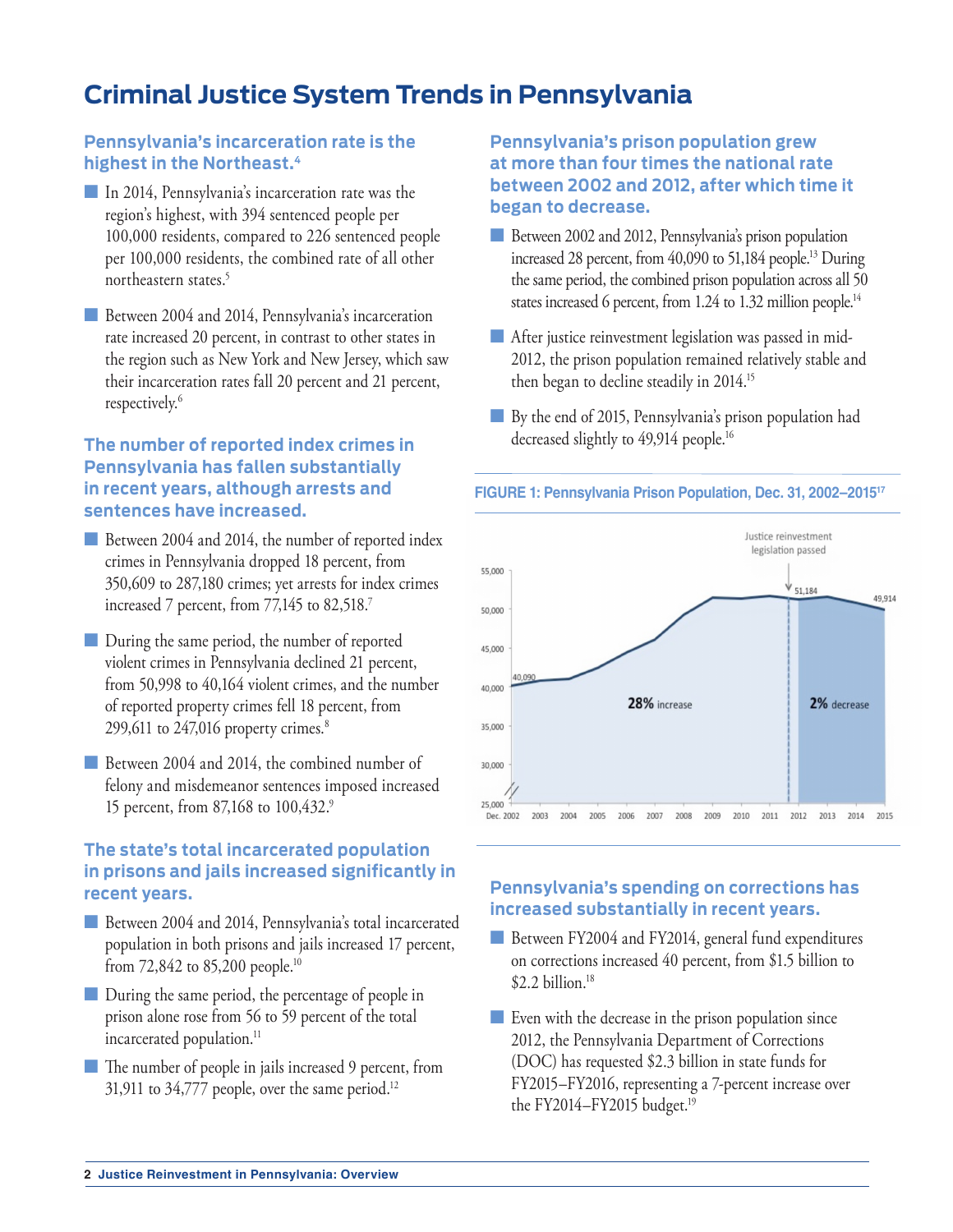# **The Justice Reinvestment Approach**

## **Step 1: Analyze data and develop policy options**

Under the direction of the Justice Reinvestment Working Group, CSG Justice Center staff will conduct a comprehensive analysis of crime, arrest, conviction, sentencing, probation, prison, substance use and mental disorder, parole, and recidivism data, using hundreds of thousands of individual data records. Examples of analyses that will be conducted include supervision and prison population trends; length of time served in prison and on supervision; statutory and administrative policies; and availability of treatment and programs to reduce recidivism. CSG Justice Center staff will also assess how felony and misdemeanor sentencing trends impact supervision and prison populations, explore contributors to recidivism trends, and examine county jail trends. The analyses will result in findings related to the sources of prison population growth, prison and jail bed capacity, and effectiveness of agency policies and procedures.

To incorporate perspectives and recommendations from across the state, CSG Justice Center staff will collect input from criminal justice system stakeholders, including district attorneys, public defenders, judges, law enforcement executives, supervision officers, substance use and mental disorder service providers, victims and their advocates, local officials, and others.

The Justice Reinvestment Working Group, in collaboration with CSG Justice Center staff, will review the analyses and develop data-driven policy options focused on increasing public safety and reducing spending on corrections. Policy options will be available for the General Assembly's consideration in 2017.

### **Step 2: Adopt new policies and put reinvestment strategies into place**

If the policy options are enacted as legislation, CSG Justice Center staff will work with Pennsylvania policymakers for a period of 24 to 36 months to translate the new policies into practice. This assistance will help ensure that related programs and system investments achieve projected outcomes and are implemented using the latest research-based, data-driven strategies. CSG Justice Center staff will develop implementation plans with state and local officials, provide policymakers with frequent progress reports, and deliver testimony to relevant legislative committees. Pennsylvania will also have the opportunity to apply for federal grant funding to meet important one-time implementation needs, such as information technology upgrades and ongoing quality assurance outcomes.

### **Step 3: Measure performance**

Finally, CSG Justice Center staff will continue to assist Pennsylvania officials by identifying metrics to assess the impact of enacted policies on prison populations, rates of reincarceration, criminal activity, and recidivism, and to develop the strategies to monitor these outcomes. Through previous justice reinvestment efforts, Pennsylvania has developed a "dashboard" of multiple indicators that makes it easy for policymakers to track the changes occurring in various components of the criminal justice system. The existing dashboard will be updated to reflect policy changes and populated with relevant data as necessary.